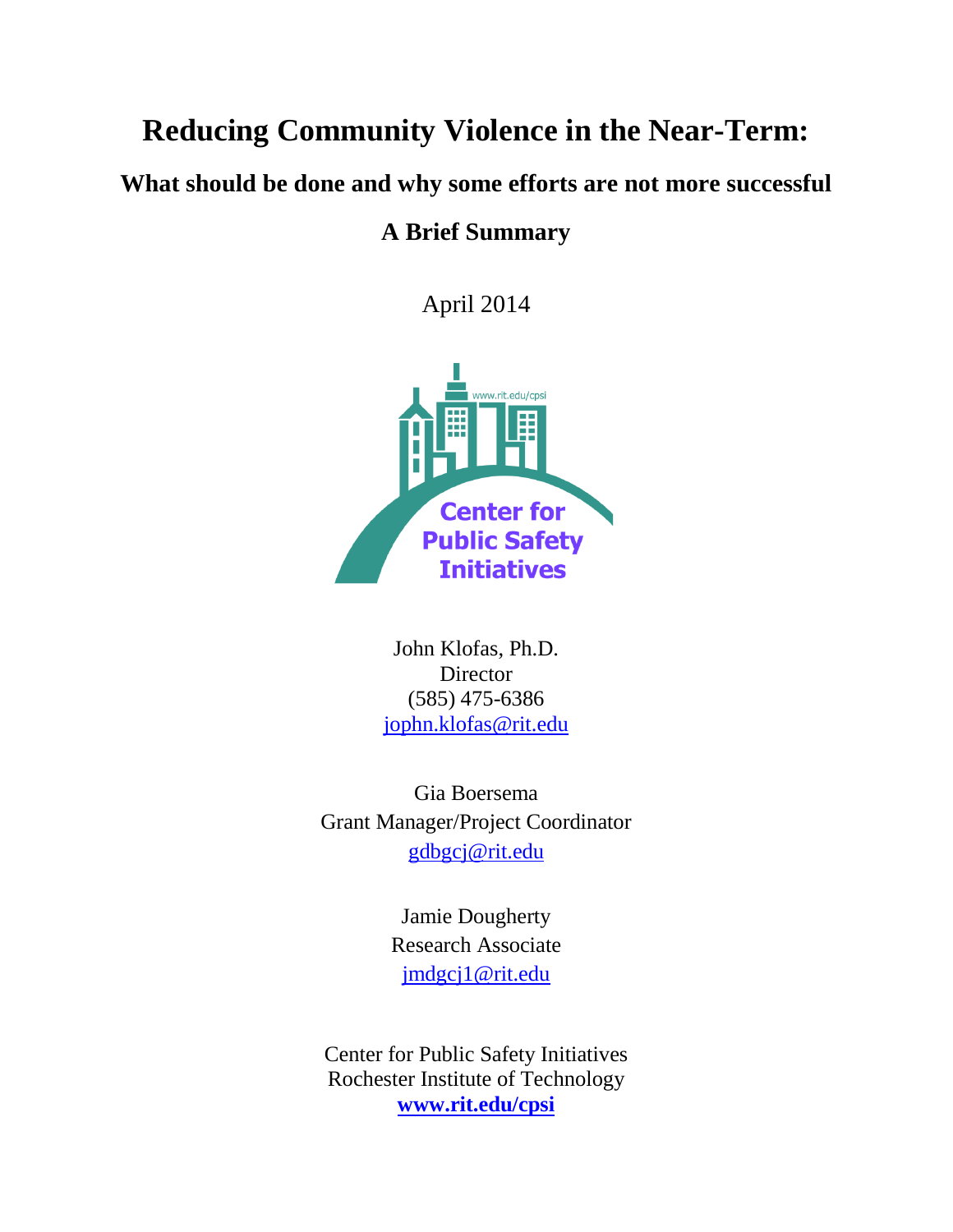# **Reducing Community Violence in the Near-Term: What should be done and why some efforts are not more successful A Brief Summary**

#### **Introduction**

Over the past twenty years, staff and researchers at CPSI have been part of many discussions in the community about the problem of violence. The most common questions across all of those conversations have been: What should the community do and why have we not seen more success in addressing this problem? These are, of course, complicated questions that deserve careful and thoughtful consideration. At the same time, the complexity can overwhelm and frustrate the search for practical solutions to the problem. In this paper, our goal is to provide succinct responses to these questions based on our assessment of the state of knowledge about community violence. Our hope is that this approach can support the community's search for practical responses to the problem of community violence.

Communities across the country exhibit wide-ranging differences in levels of violence, and in recent years, some have accomplished significant reductions in violence by implementing interventions which are supported by evidence of their effectiveness. The practices used for reduction of community violence have changed dramatically in the United States over the past two decades. The material below was developed from CPSI's ongoing review of violence reduction efforts in cities across the country. Here the focus is on efforts that are not exclusively law enforcement based. The goal of this paper is to provide a brief summary of key issues and to encourage further examination of local violence reduction efforts.

#### **Five Things, Beyond Policing, that a Community Should Do to Reduce Violence**

1. Develop and support a local organization, in or out of government, whose ongoing mission is the reduction of violence in the near term. Its specific charge should be to implement and oversee non-enforcement based interventions and to organize the community to reduce violence.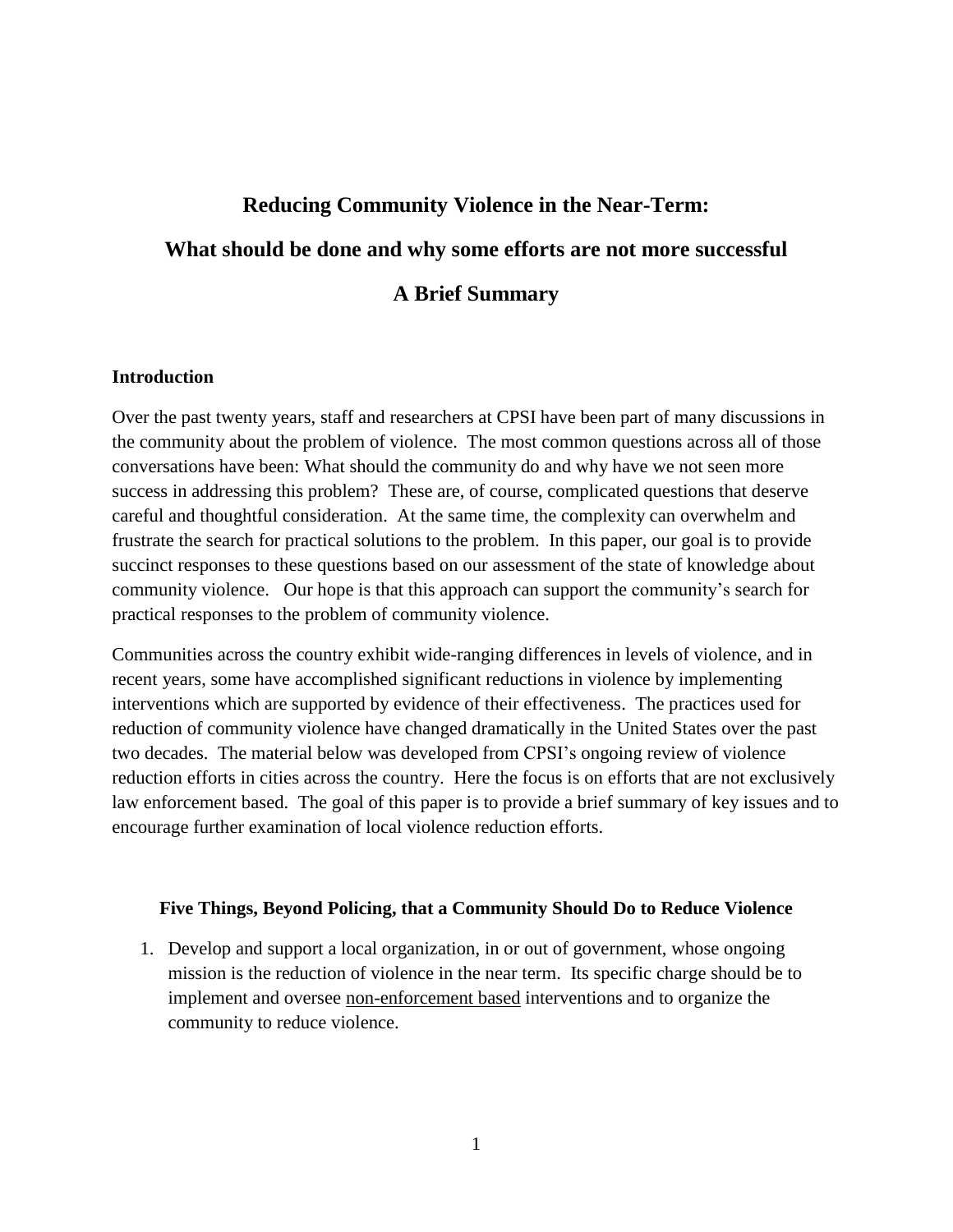- 2. Produce a specific plan for near-term violence reduction which includes regular assessments of program effectiveness and regular reports to the community. Update and revise the plan regularly.
- 3. Do the things that have the highest probability of reducing violence. Implement evidence based interventions. Strategies meeting this criterion are described and reviewed at [www.CrimeSolutions.gov](http://www.crimesolutions.gov/) .
- 4. Focus intervention efforts on individuals and/or groups with a high potential for serious violence in the near future based on their records of previous violent behavior.
- 5. Focus interventions in geographic areas where violence is concentrated.

### **Ten Reasons Why the Community Has Not Been More Successful in Reducing Violence?**

Although we can identify potentially productive paths for efforts to reduce community violence in Rochester, it is also true that implementation presents its own challenges. The violence problem is not isolated from other problems facing American cities including problems of poverty, race relations, and patterns of urban and suburban development. Those are part of the context in which implementation must occur. In this section, we consider implementation broadly by examining how that context seems to have shaped some violence reduction efforts in the Rochester community. The discussion below is based on long-term observation but does not represent findings from any specific empirical study.

Below is a list of nested factors, like Russian nested dolls, in which number one (1) below is the center-most and, arguably, the least important factor. Each of the following factors, in order from lowest to highest, is suggested as a factor which helps explain the one above it.

- 1. We don't consistently do the things that have the highest probability of reducing violence. Why?
- 2. Because we have not adopted specific, evidence based interventions. Why?
- 3. Because we lack an organizational infrastructure to adopt, manage, implement and sustain such interventions. Why?
- 4. Because no one has taken the responsibility to develop and support such an organization. Why?
- 5. Because we lack (a) public and/or (b) private funding needed to support and encourage the appropriate leadership. Why?